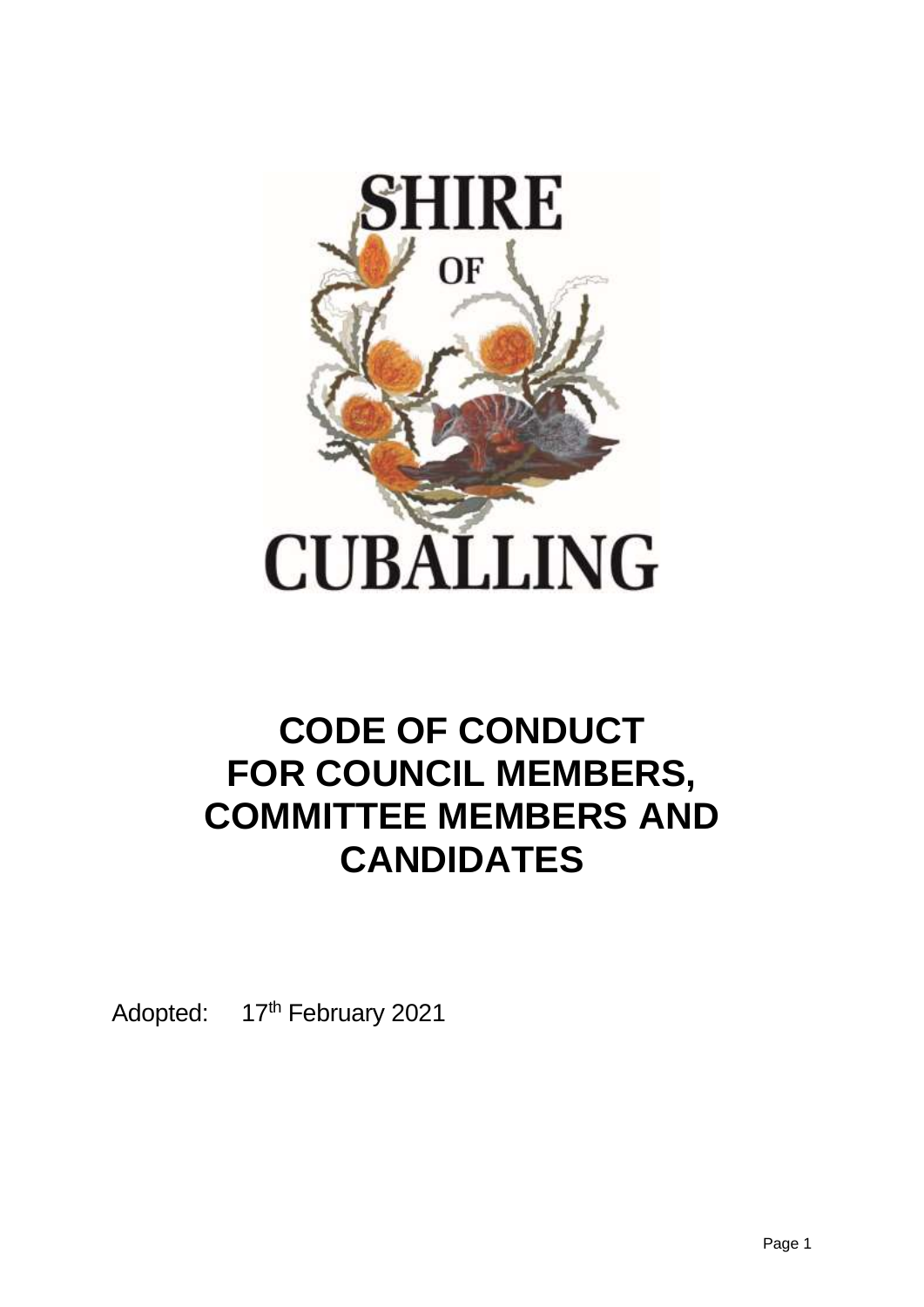## **Division 1 — Preliminary provisions**

## **1. Citation**

This is the Shire of Cuballing Code of Conduct for Council Members, Committee Members and Candidates.

## **2. Terms used**

 $(1)$  In this code —

*Act* means the Local Government Act 1995;

*candidate* means a candidate for election as a council member;

*complaint* means a complaint made under clause 11(1);

*publish* includes to publish on a social media platform.

(2) Other terms used in this code that are also used in the Act have the same meaning as they have in the Act unless the contrary intention appears.

## **Division 2 — General principles**

#### **3. Overview of Division**

This Division sets out general principles to guide the behaviour of council members, committee members and candidates.

## **4. Personal integrity**

- (1) A council member, committee member or candidate should
	- (a) act with reasonable care and diligence; and
	- (b) act with honesty and integrity; and
	- (c) act lawfully; and
	- (d) identify and appropriately manage any conflict of interest; and
	- (e) avoid damage to the reputation of the local government.

(2) A council member or committee member should —

- (a) act in accordance with the trust placed in council members and committee members; and
- (b) participate in decision making in an honest, fair, impartial and timely manner; and
- (c) actively seek out and engage in training and development opportunities to improve the performance of their role; and
- (d) attend and participate in briefings, workshops and training sessions provided or arranged by the local government in relation to the performance of their role.

# **5. Relationship with others**

- (1) A council member, committee member or candidate should
	- (a) treat others with respect, courtesy and fairness; and (b) respect and value diversity in the community.
		- respect and value diversity in the community.
- (2) A council member or committee member should maintain and contribute to a harmonious, safe and productive working environment.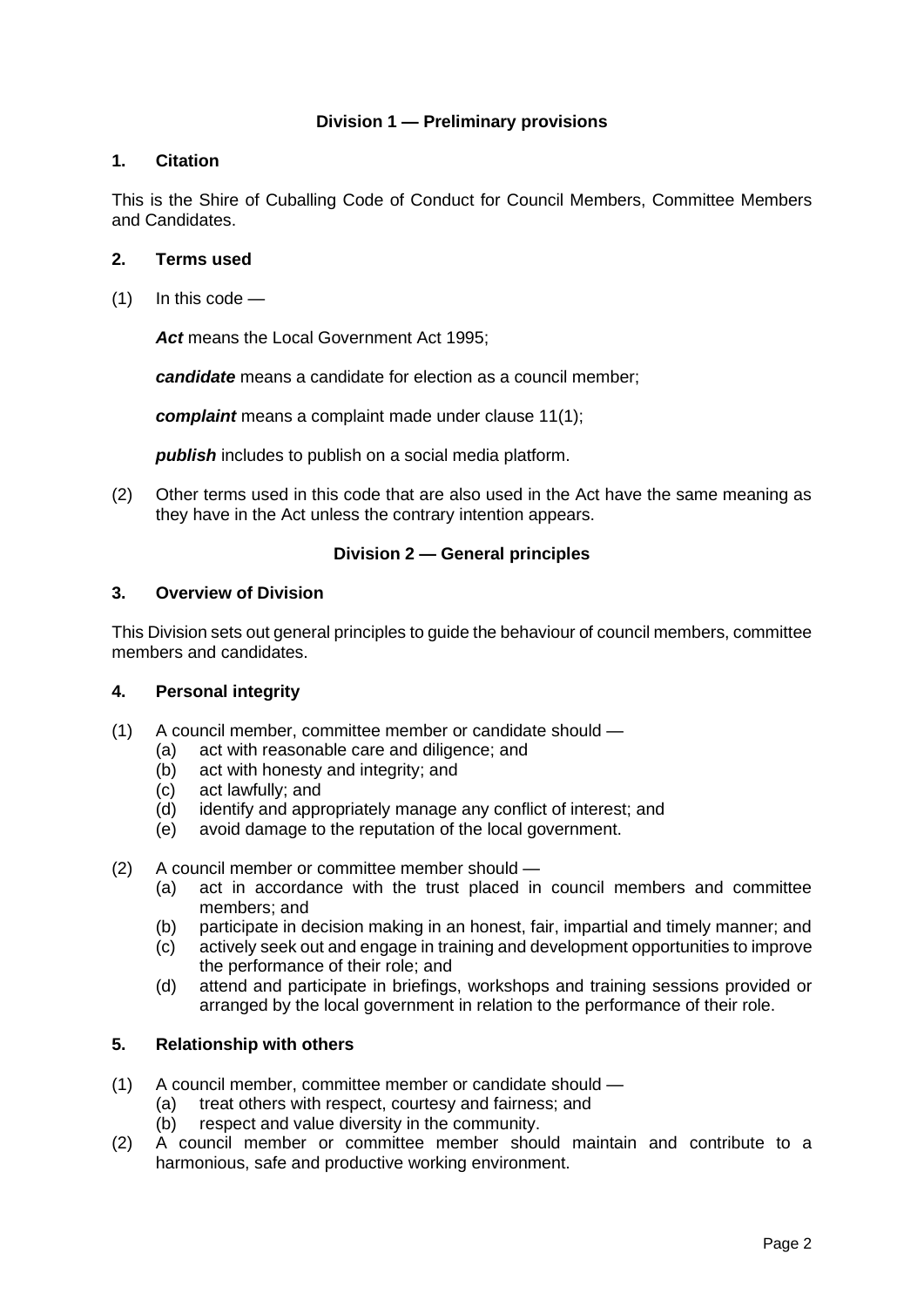# **6. Accountability**

A council member or committee member should —

- (a) base decisions on relevant and factually correct information; and
- (b) make decisions on merit, in the public interest and in accordance with statutory obligations and principles of good governance and procedural fairness; and
- (c) read all agenda papers given to them in relation to council or committee meetings; and
- (d) be open and accountable to, and represent, the community in the district.

# **Division 3 — Behaviour**

# **7. Overview of Division**

This Division sets out —

- (a) requirements relating to the behaviour of council members, committee members and candidates; and
- (b) the mechanism for dealing with alleged breaches of those requirements.

# **8. Personal integrity**

- (1) A council member, committee member or candidate
	- (a) must ensure that their use of social media and other forms of communication complies with this code; and
	- (b) must only publish material that is factually correct.
- (2) A council member or committee member
	- (a) must not be impaired by alcohol or drugs in the performance of their official duties; and
	- (b) must comply with all policies, procedures and resolutions of the local government.

# **9. Relationship with others**

A council member, committee member or candidate —

- (a) must not bully or harass another person in any way; and
- (b) must deal with the media in a positive and appropriate manner and in accordance with any relevant policy of the local government; and
- (c) must not use offensive or derogatory language when referring to another person; and
- (d) must not disparage the character of another council member, committee member or candidate or a local government employee in connection with the performance of their official duties; and
- (e) must not impute dishonest or unethical motives to another council member, committee member or candidate or a local government employee in connection with the performance of their official duties.

## **10. Council or committee meetings**

When attending a council or committee meeting, a council member, committee member or candidate —

- (a) must not act in an abusive or threatening manner towards another person; and
- (b) must not make a statement that the member or candidate knows, or could reasonably be expected to know, is false or misleading; and
- (c) must not repeatedly disrupt the meeting; and
- (d) must comply with any requirements of a local law of the local government relating to the procedures and conduct of council or committee meetings; and
- (e) must comply with any direction given by the person presiding at the meeting; and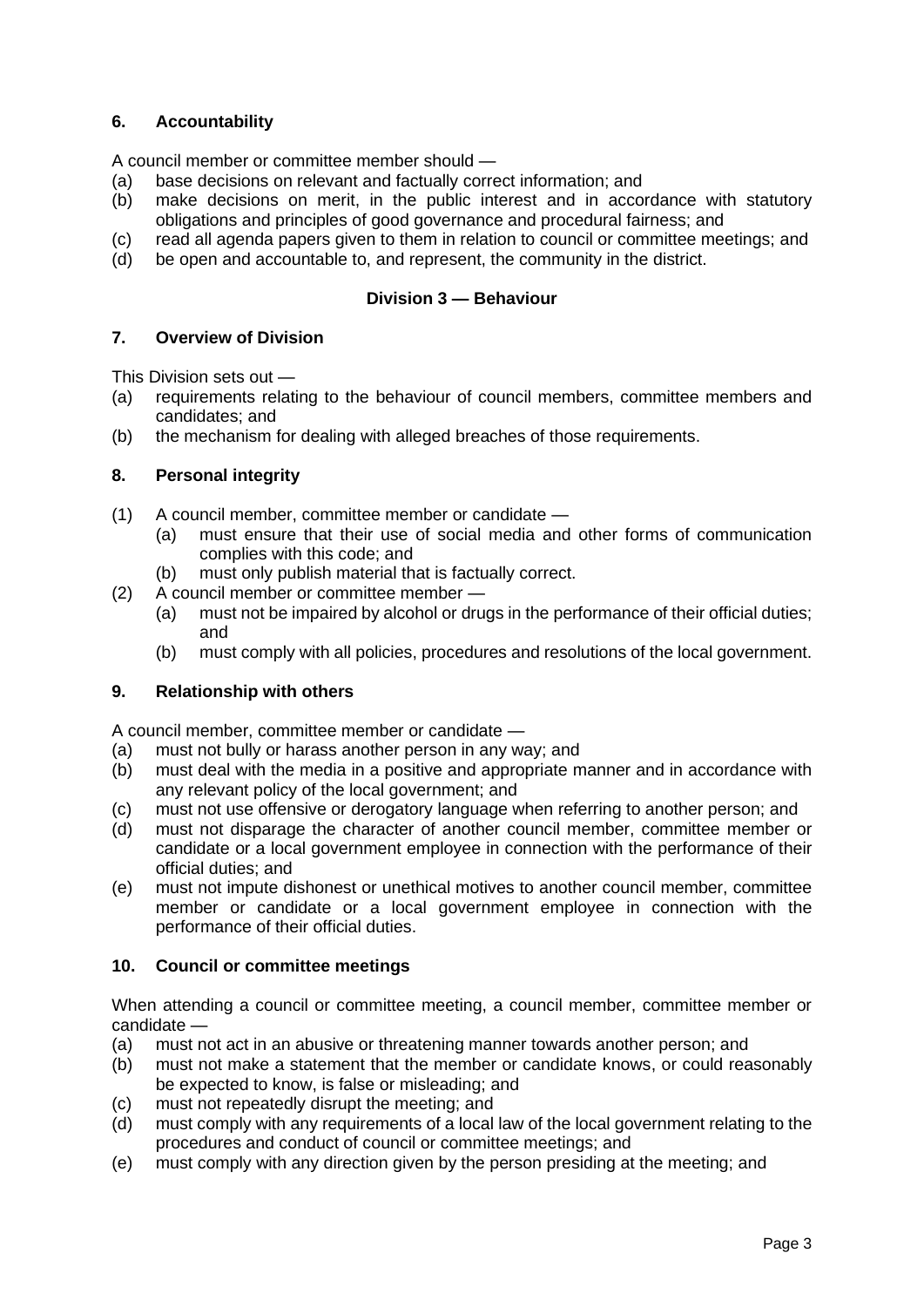(f) must immediately cease to engage in any conduct that has been ruled out of order by the person presiding at the meeting.

## **11. Complaint about alleged breach**

- (1) A person may make a complaint, in accordance with subclause (2), alleging a breach of a requirement set out in this Division.
- (2) A complaint must be made
	- (a) in writing in the form approved by the local government; and
	- (b) to a person authorised under subclause (3); and
	- (c) within 1 month after the occurrence of the alleged breach.
- (3) The local government must, in writing, authorise 1 or more persons to receive complaints and withdrawals of complaints.

### **12. Dealing with complaint**

- (1) After considering a complaint, the local government must, unless it dismisses the complaint under clause 13 or the complaint is withdrawn under clause 14(1), make a finding as to whether the alleged breach the subject of the complaint has occurred.
- (2) Before making a finding in relation to the complaint, the local government must give the person to whom the complaint relates a reasonable opportunity to be heard.
- (3) A finding that the alleged breach has occurred must be based on evidence from which it may be concluded that it is more likely that the breach occurred than that it did not occur.
- (4) If the local government makes a finding that the alleged breach has occurred, the local government may —
	- (a) take no further action; or
	- (b) prepare and implement a plan to address the behaviour of the person to whom the complaint relates.
- (5) When preparing a plan under subclause (4)(b), the local government must consult with the person to whom the complaint relates.
- (6) A plan under subclause (4)(b) may include a requirement for the person to whom the complaint relates to do 1 or more of the following —
	- (a) engage in mediation;
	- (b) undertake counselling;
	- (c) undertake training;
	- (d) take other action the local government considers appropriate.
- (7) If the local government makes a finding in relation to the complaint, the local government must give the complainant, and the person to whom the complaint relates, written notice  $of -$ 
	- (a) its finding and the reasons for its finding; and
	- (b) if its finding is that the alleged breach has occurred its decision under subclause (4).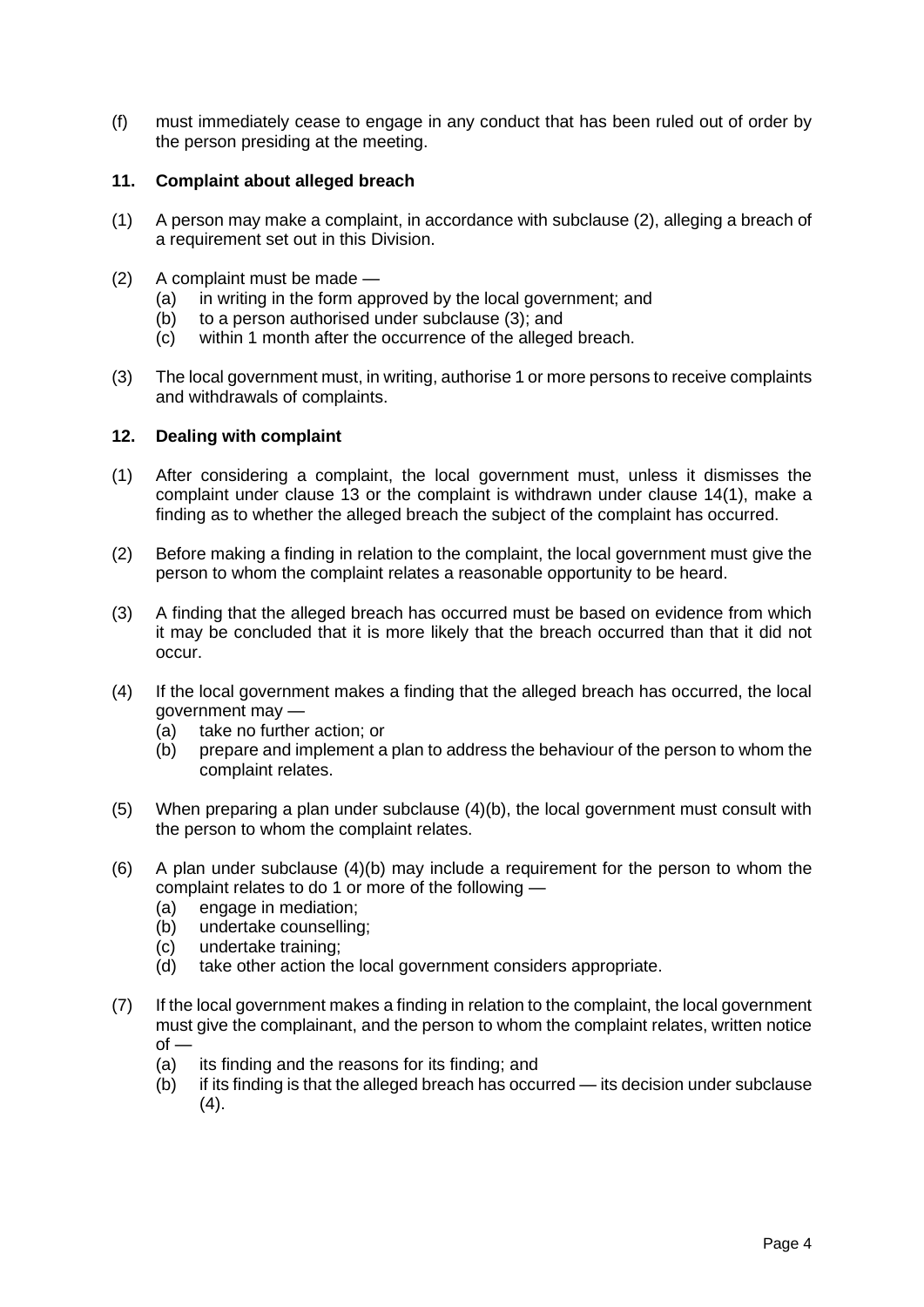## **13. Dismissal of complaint**

- (1) The local government must dismiss a complaint if it is satisfied that
	- (a) the behaviour to which the complaint relates occurred at a council or committee meeting; and
	- (b) either
		- (i) the behaviour was dealt with by the person presiding at the meeting; or
		- (ii) the person responsible for the behaviour has taken remedial action in accordance with a local law of the local government that deals with meeting procedures.
- (2) If the local government dismisses a complaint, the local government must give the complainant, and the person to whom the complaint relates, written notice of its decision and the reasons for its decision.

## **14. Withdrawal of complaint**

- (1) A complainant may withdraw their complaint at any time before the local government makes a finding in relation to the complaint.
- (2) The withdrawal of a complaint must be
	- (a) in writing; and
	- (b) given to a person authorised under clause 11(3).

### **15. Other provisions about complaints**

- (1) A complaint about an alleged breach by a candidate cannot be dealt with by the local government unless the candidate has been elected as a council member.
- (2) The procedure for dealing with complaints may be determined by the local government to the extent that it is not provided for in this Division.

## **Division 4 — Rules of conduct**

Notes for this Division:

- 1. Under section 5.105(1) of the Act a council member commits a minor breach if the council member contravenes a rule of conduct. This extends to the contravention of a rule of conduct that occurred when the council member was a candidate.
- 2. A minor breach is dealt with by a standards panel under section 5.110 of the Act.

#### **16. Overview of Division**

- (1) This Division sets out rules of conduct for council members and candidates.
- (2) A reference in this Division to a council member includes a council member when acting as a committee member.

#### **17. Misuse of local government resources**

(1) In this clause —

*electoral purpose* means the purpose of persuading electors to vote in a particular way at an election, referendum or other poll held under the Act, the Electoral Act 1907 or the Commonwealth Electoral Act 1918;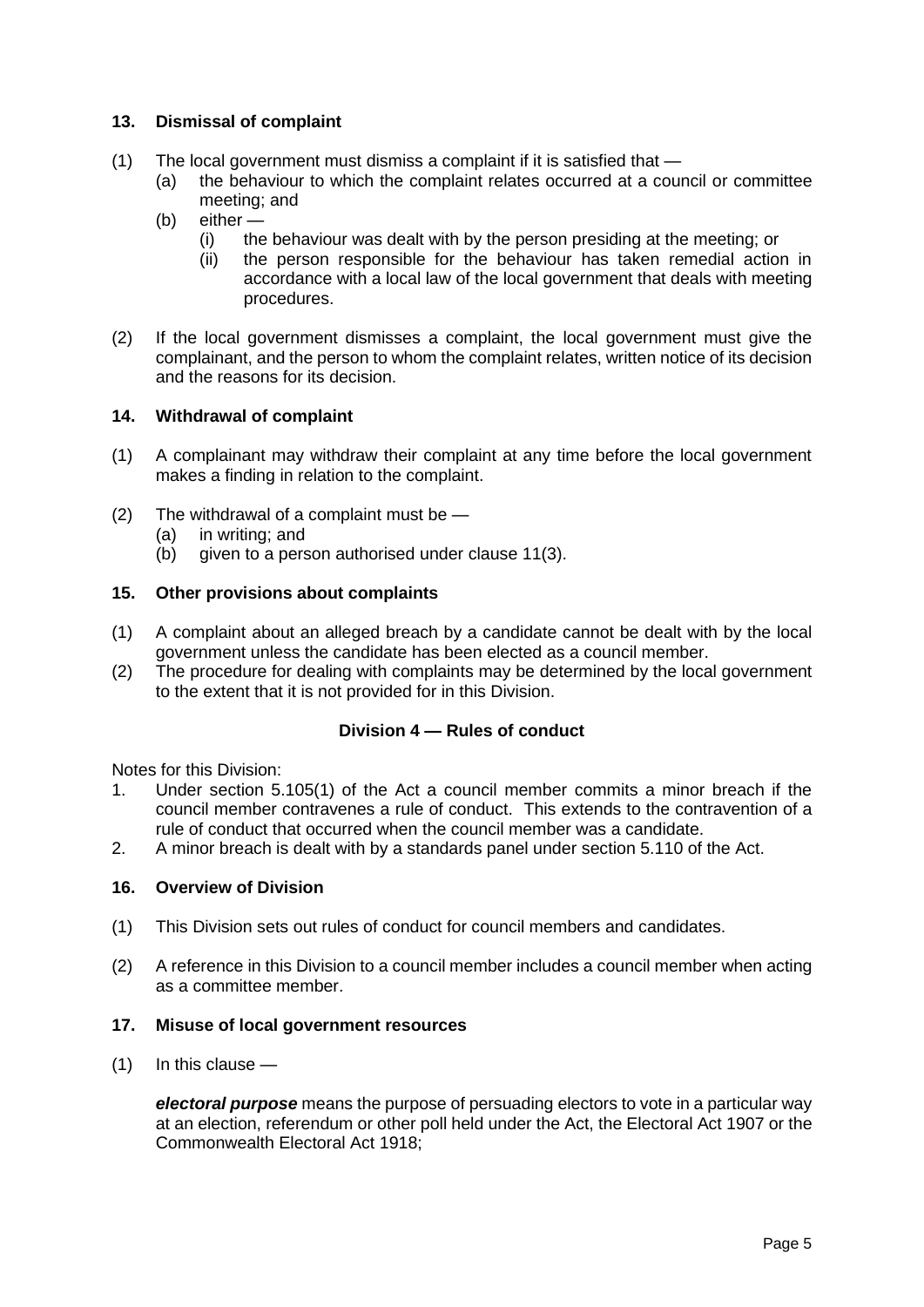## *resources* of a local government includes —

- (a) local government property; and
- (b) services provided, or paid for, by a local government.
- (2) A council member must not, directly or indirectly, use the resources of a local government for an electoral purpose or other purpose unless authorised under the Act, or by the local government or the CEO, to use the resources for that purpose.

#### **18. Securing personal advantage or disadvantaging others**

- (1) A council member must not make improper use of their office
	- (a) to gain, directly or indirectly, an advantage for the council member or any other person; or
	- (b) to cause detriment to the local government or any other person.
- (2) Subclause (1) does not apply to conduct that contravenes section 5.93 of the Act or The Criminal Code section 83.

### **19. Prohibition against involvement in administration**

- (1) A council member must not undertake a task that contributes to the administration of the local government unless authorised by the local government or the CEO to undertake that task.
- (2) Subclause (1) does not apply to anything that a council member does as part of the deliberations at a council or committee meeting.

#### **20. Relationship with local government employees**

(1) In this clause —

#### *local government employee* means a person —

- (a) employed by a local government under section 5.36(1) of the Act; or
- (b) engaged by a local government under a contract for services.
- (2) A council member or candidate must not
	- (a) direct or attempt to direct a local government employee to do or not to do anything in their capacity as a local government employee; or
	- (b) attempt to influence, by means of a threat or the promise of a reward, the conduct of a local government employee in their capacity as a local government employee; or
	- (c) act in an abusive or threatening manner towards a local government employee.
- (3) Subclause (2)(a) does not apply to anything that a council member does as part of the deliberations at a council or committee meeting.
- (4) If a council member or candidate, in their capacity as a council member or candidate, is attending a council or committee meeting or other organised event (for example, a briefing or workshop), the council member or candidate must not orally, in writing or by any other means —
	- (a) make a statement that a local government employee is incompetent or dishonest; or
	- (b) use an offensive or objectionable expression when referring to a local government employee.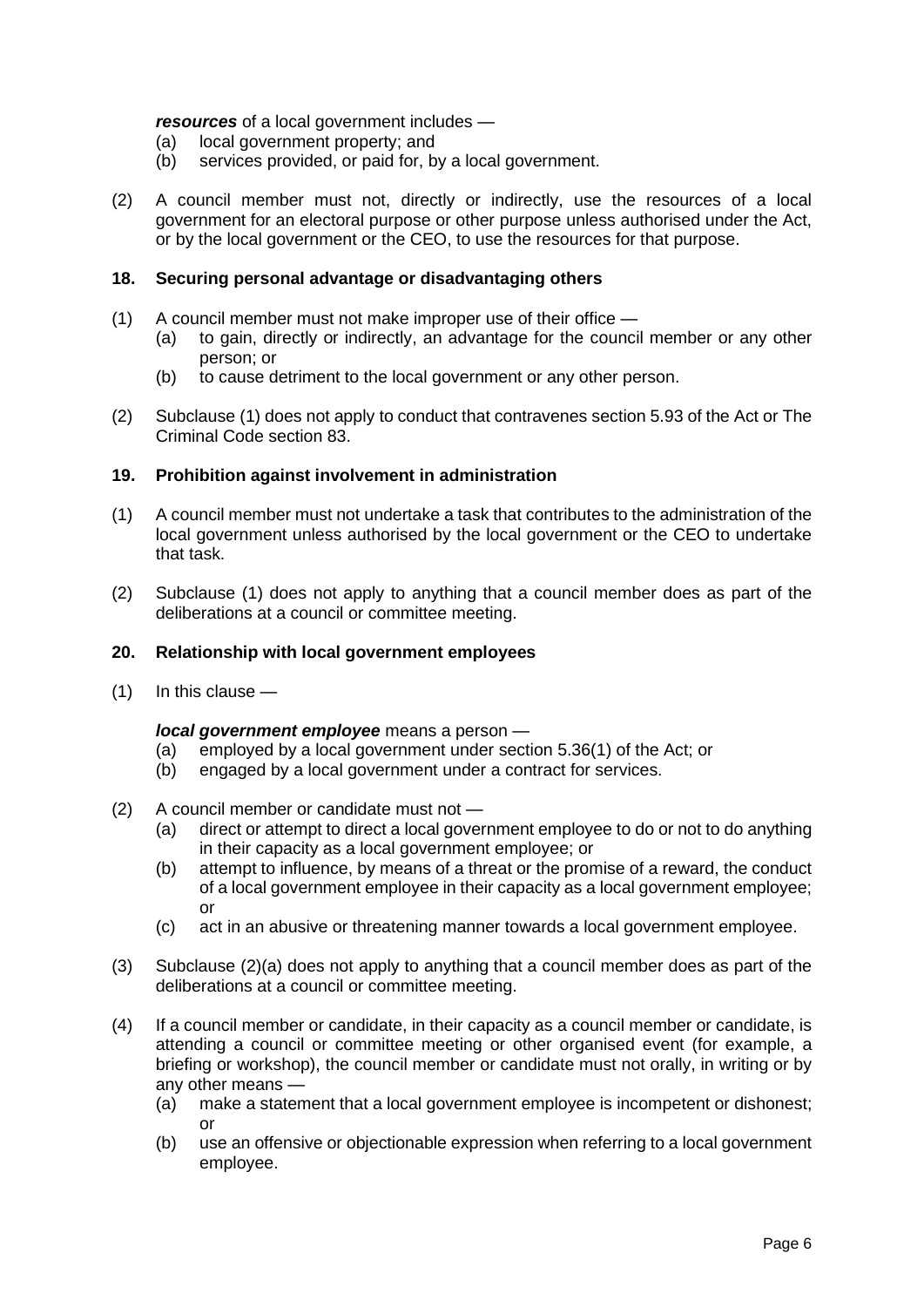(5) Subclause (4)(a) does not apply to conduct that is unlawful under The Criminal Code Chapter XXXV.

## **21. Disclosure of information**

(1) In this clause —

*closed meeting* means a council or committee meeting, or a part of a council or committee meeting, that is closed to members of the public under section 5.23(2) of the Act;

*confidential document* means a document marked by the CEO, or by a person authorised by the CEO, to clearly show that the information in the document is not to be disclosed;

*document* includes a part of a document;

*non confidential document* means a document that is not a confidential document.

- (2) A council member must not disclose information that the council member
	- (a) derived from a confidential document; or
	- (b) acquired at a closed meeting other than information derived from a non confidential document.
- (3) Subclause (2) does not prevent a council member from disclosing information
	- (a) at a closed meeting; or
	- (b) to the extent specified by the council and subject to such other conditions as the council determines; or
	- (c) that is already in the public domain; or
	- (d) to an officer of the Department; or
	- (e) to the Minister; or
	- (f) to a legal practitioner for the purpose of obtaining legal advice; or
	- (g) if the disclosure is required or permitted by law.

### **22. Disclosure of interests**

(1) In this clause —

#### *interest* —

- (a) means an interest that could, or could reasonably be perceived to, adversely affect the impartiality of the person having the interest; and
- (b) includes an interest arising from kinship, friendship or membership of an association.
- (2) A council member who has an interest in any matter to be discussed at a council or committee meeting attended by the council member must disclose the nature of the interest —
	- (a) in a written notice given to the CEO before the meeting; or
	- (b) at the meeting immediately before the matter is discussed.
- (3) Subclause (2) does not apply to an interest referred to in section 5.60 of the Act.
- (4) Subclause (2) does not apply if a council member fails to disclose an interest because the council member did not know —
	- (a) that they had an interest in the matter; or